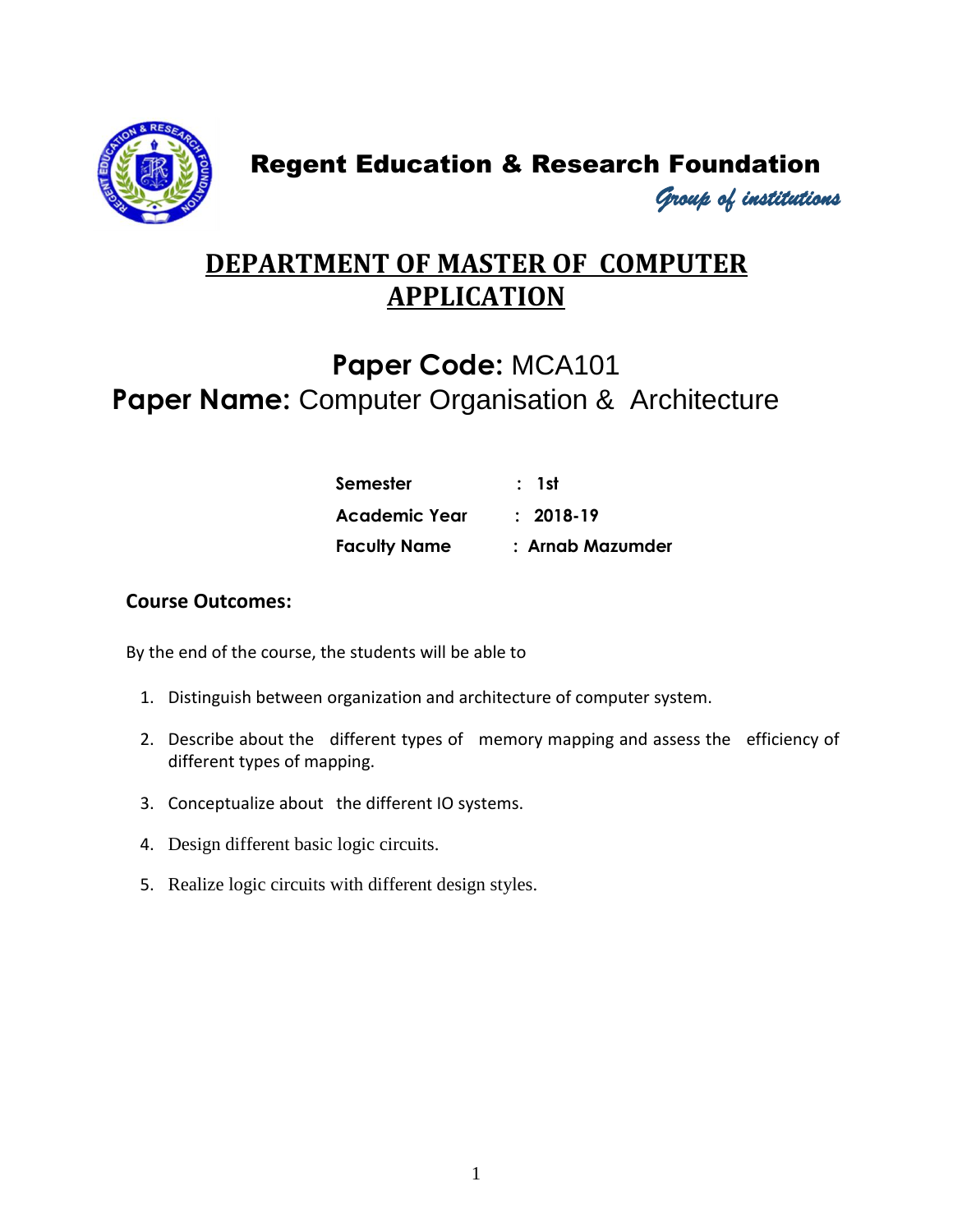## **Paper Code:** MCA101 **Paper Name:** Business system and Architecture

| Semester            | : 1st         |
|---------------------|---------------|
| Academic Year       | $: 2018-19$   |
| <b>Faculty Name</b> | : Surajit Dan |

#### **Course Outcomes:**

- 1. Think about the latest trends of technology.
- 2. Differentiate about different computer based information systems.
- 3. Analyze different systems and their inherent architectures.
- 4. Analyze and describe the ERP system.
- 5. Realize about different IS strategic planning.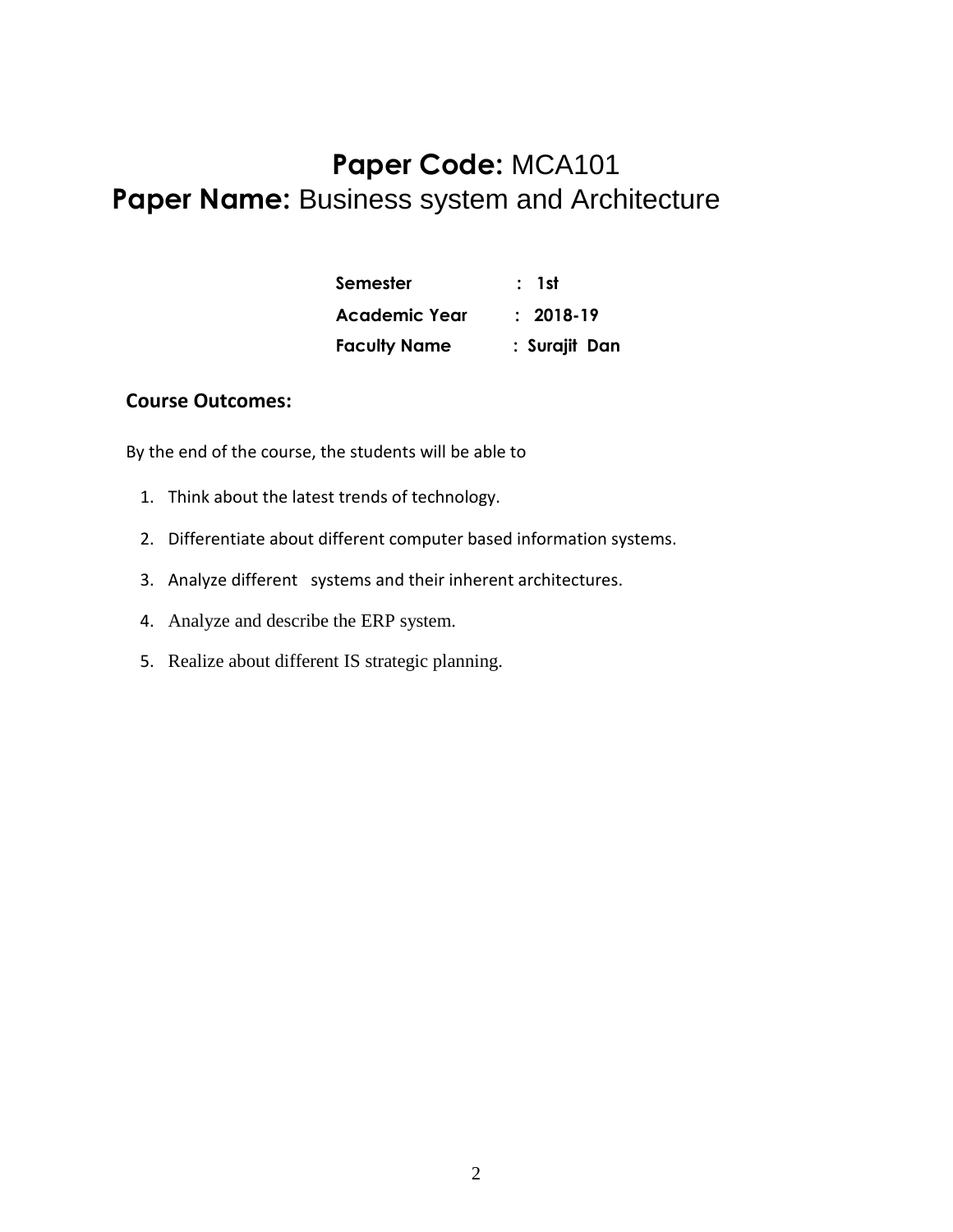### **Paper Code:** MCA103 **Paper Name:** Computer Programming with C

| Semester             | : 1st                 |
|----------------------|-----------------------|
| <b>Academic Year</b> | $: 2018-19$           |
| <b>Faculty Name</b>  | : Krishna Kanta Maity |

#### **Course Outcomes:**

- 1. Develop programs based on different problems.
- 2. Implement different hardware related system programs
- 3. Analyze and implementation of the system with programming languages.
- 4. Analyze different programming errors and application of the debugging concepts.
- 5. Enhance and develop the logical aspect of program writing skill.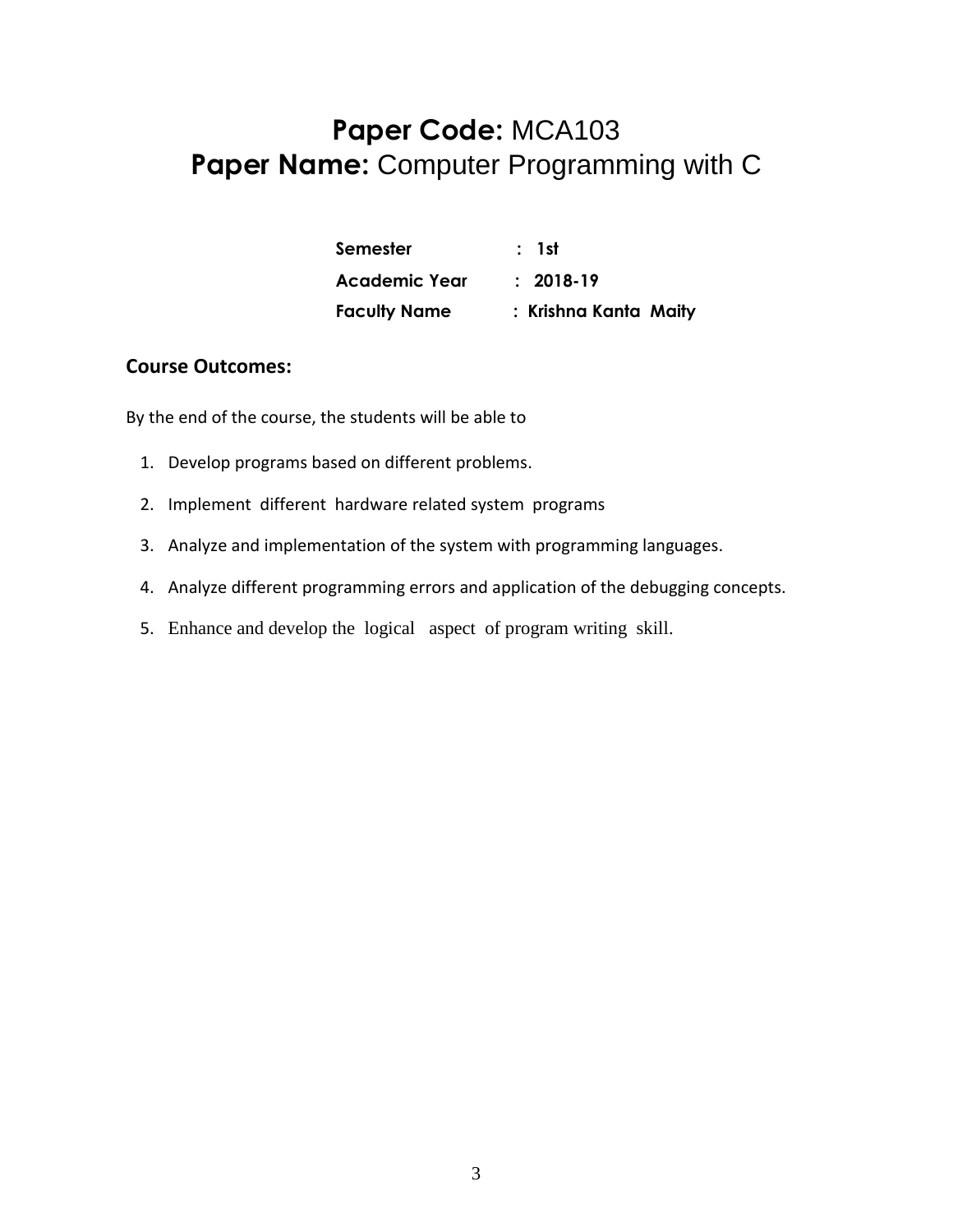### **Paper Code:** MM101 **Paper Name:** Discrete Mathematical Structure

|                         | Semester             | : 1st              |
|-------------------------|----------------------|--------------------|
|                         | <b>Academic Year</b> | $: 2018-19$        |
| <b>Course Outcomes:</b> | <b>Faculty Name</b>  | : Gunjan Mukherjee |

- 1. Logically analyze different problems
- 2. Enhance the numerical ability to handle any problem
- 3. Develop and design any algorithm with the appropriate complexities.
- 4. Inculcate the problem solving capability.
- 5. Analyze complexities of different problems using the mathematical perspectives.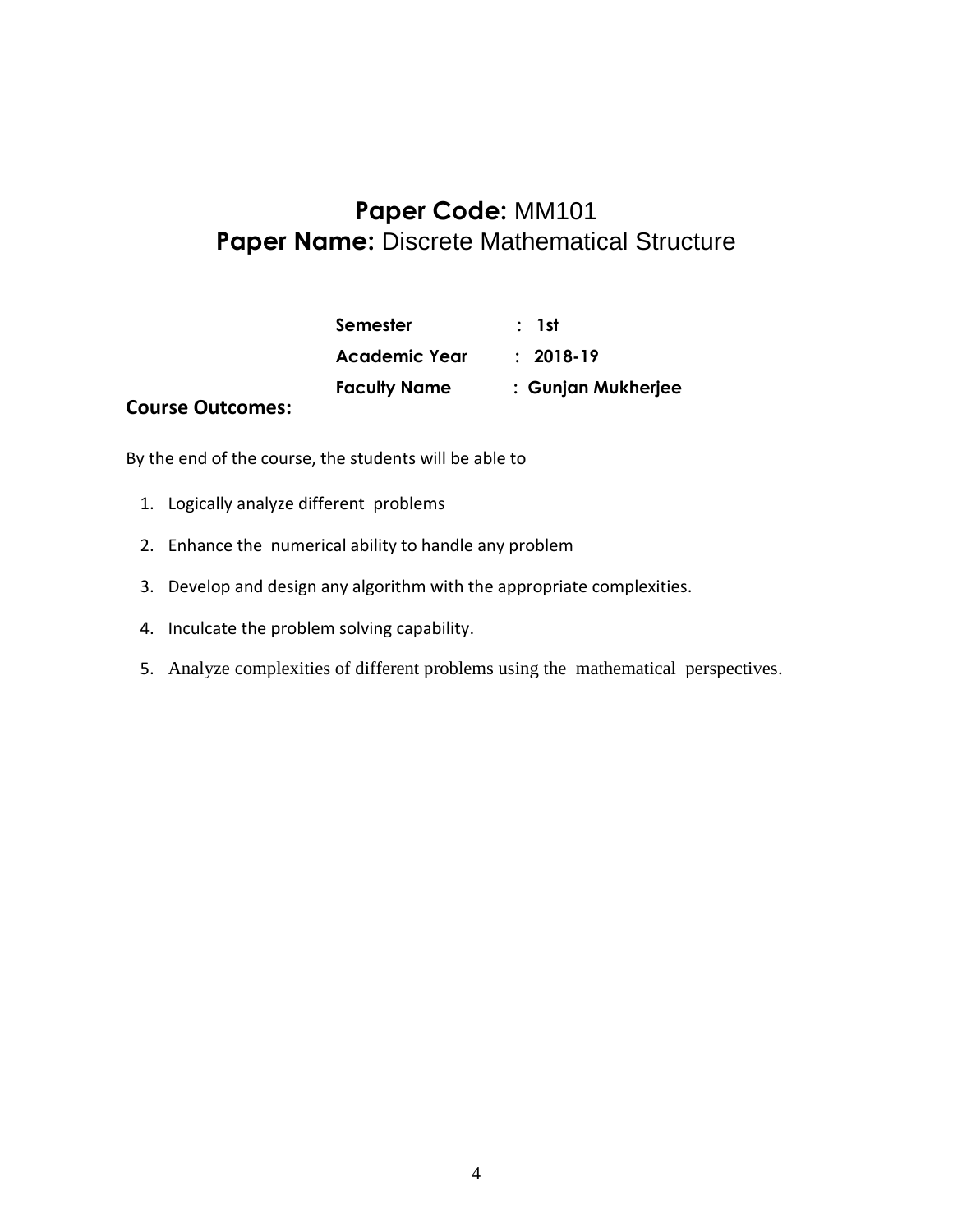### **Paper Code: HU**101 **Paper Name:** Business English and Communication

| <b>Semester</b>      | : 1st                 |
|----------------------|-----------------------|
| <b>Academic Year</b> | $: 2018-19$           |
| <b>Faculty Name</b>  | : Amrita Chakra borty |

#### **Course Outcomes:**

- 1. Pick up the interpersonal communication skills.
- 2. Enhance the writing skill.
- 3. Integrate the thought patterns into writing habits
- 4. Enhance the skill of presentation
- 5. Demonstrate any problem sufficient documentation.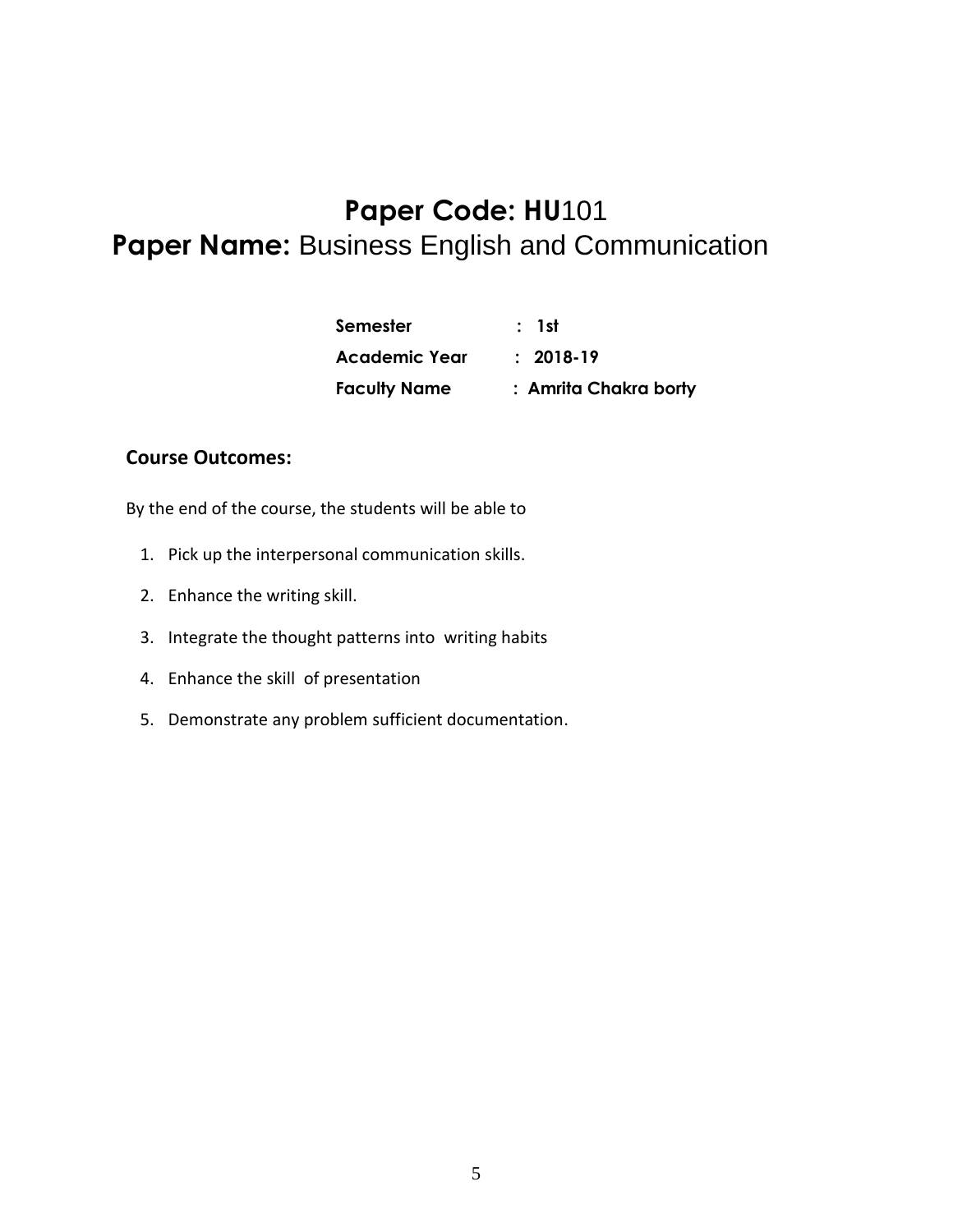### **Paper Code:** MCA201 **Paper Name: Data Communication & Computer Networks**

| Semester             | $\cdot$ 2nd        |
|----------------------|--------------------|
| <b>Academic Year</b> | $: 2018-19$        |
| <b>Faculty Name</b>  | : Gunjan Mukherjee |

#### **Course Outcomes:**

- 1. Understand the principle of communication and its applicability.
- 2. Troubleshoot different allied networking problems.
- 3. Configure servers and clients.
- 4. Fix up any problems related to the client communication.
- 5. Apply different networking policies and security constrains in the judicial way.
- 6. To apply the authentication and permission over any resources with respect to any clients.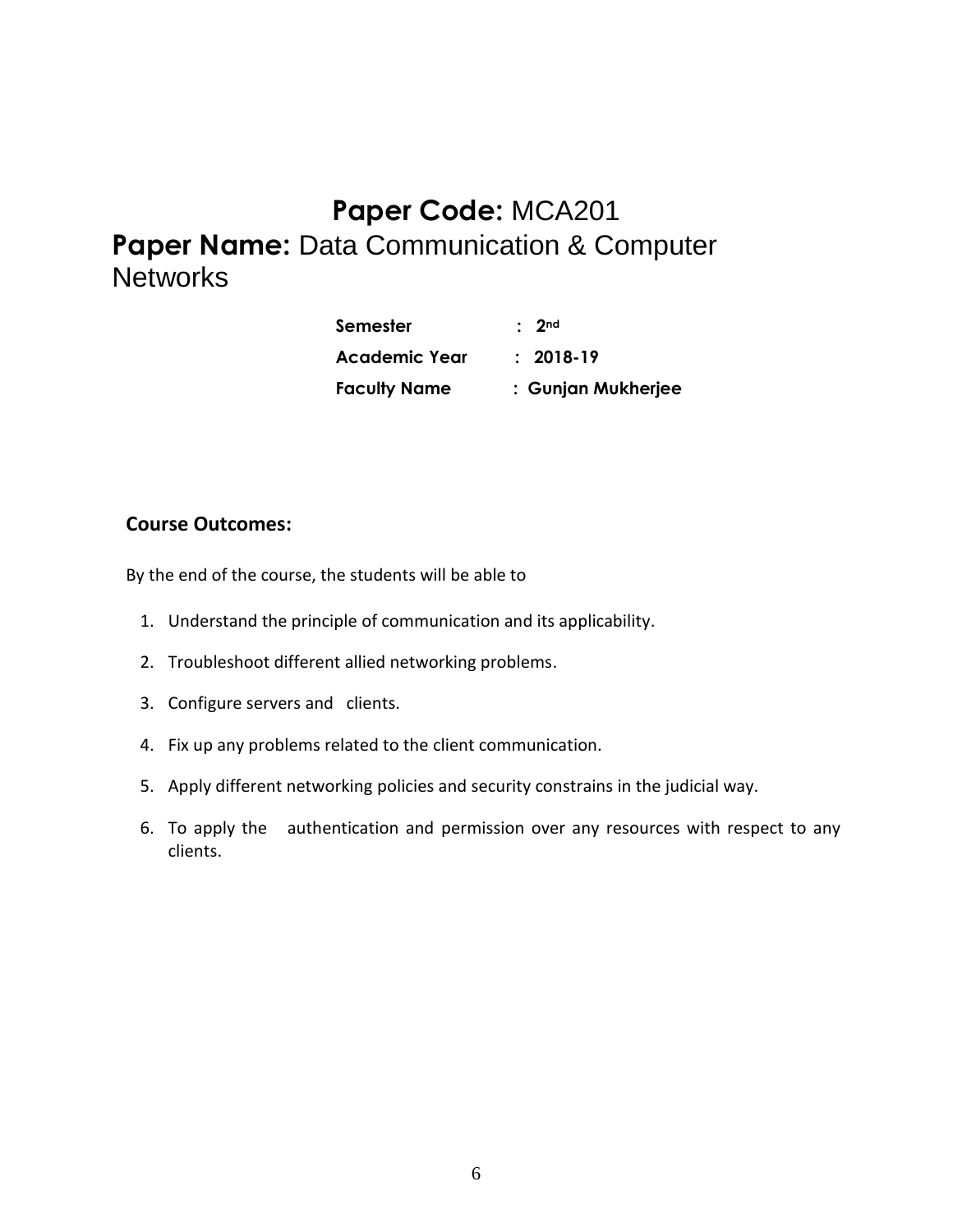### **Paper Code:** MCA202 **Paper Name:** Information Systems Analysis & Design

| Semester            | $\cdot$ 2nd   |
|---------------------|---------------|
| Academic Year       | $: 2018-19$   |
| <b>Faculty Name</b> | : Surajit Dan |

#### **Course Outcomes:**

- 1. Analyze any system and find any malfunctioning of the system.
- 2. Differentiate between the logical and physical design aspects of the system.
- 3. Analyze different system models and assess their applicability.
- 4. Apply the concept of project managements and quality measurements
- 5. Implement the strategic planning and audit the system.
- 6. Impose controls and design different types of SRS and other prototyping.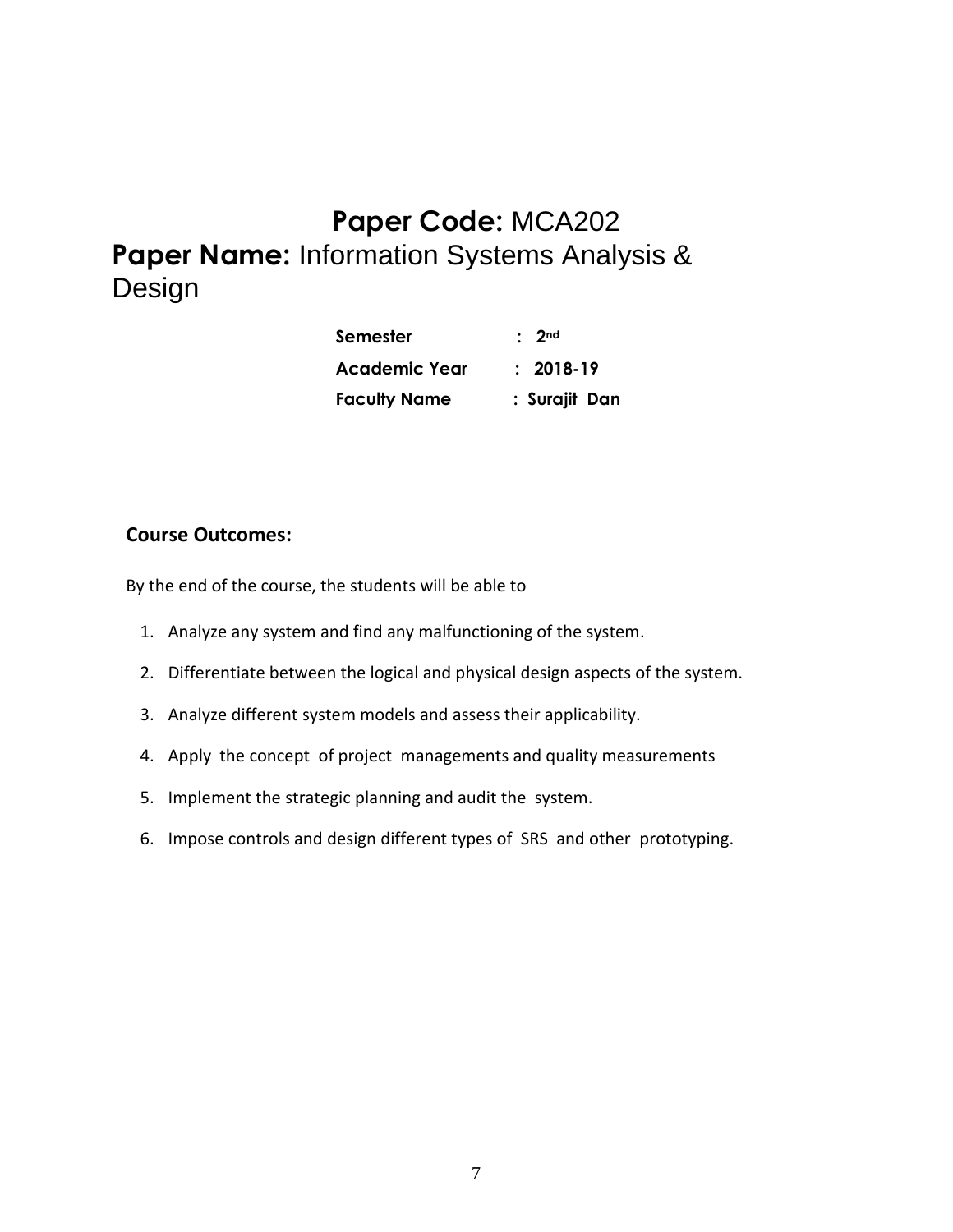### **Paper Code:** MCA203 Paper Name: Data Structures with C

| <b>Semester</b>      | $\cdot$ 2nd           |
|----------------------|-----------------------|
| <b>Academic Year</b> | $: 2018-19$           |
| <b>Faculty Name</b>  | : Krishna Kanta Maity |

#### **Course Outcomes:**

- 1. Design and develop any algorithm
- 2. Analyze the complexities of different algorithms
- 3. Inculcating the knowledge about the different sorting and searching techniques
- 4. Differentiate between the linear and nonlinear data structures and get the insights of their scope of applicability.
- 5. Differentiate between the static and dynamic data structure and assess their scopes of applicabilities.
- 6. Develop the problem solving capabilities on multiple and multidimensional data.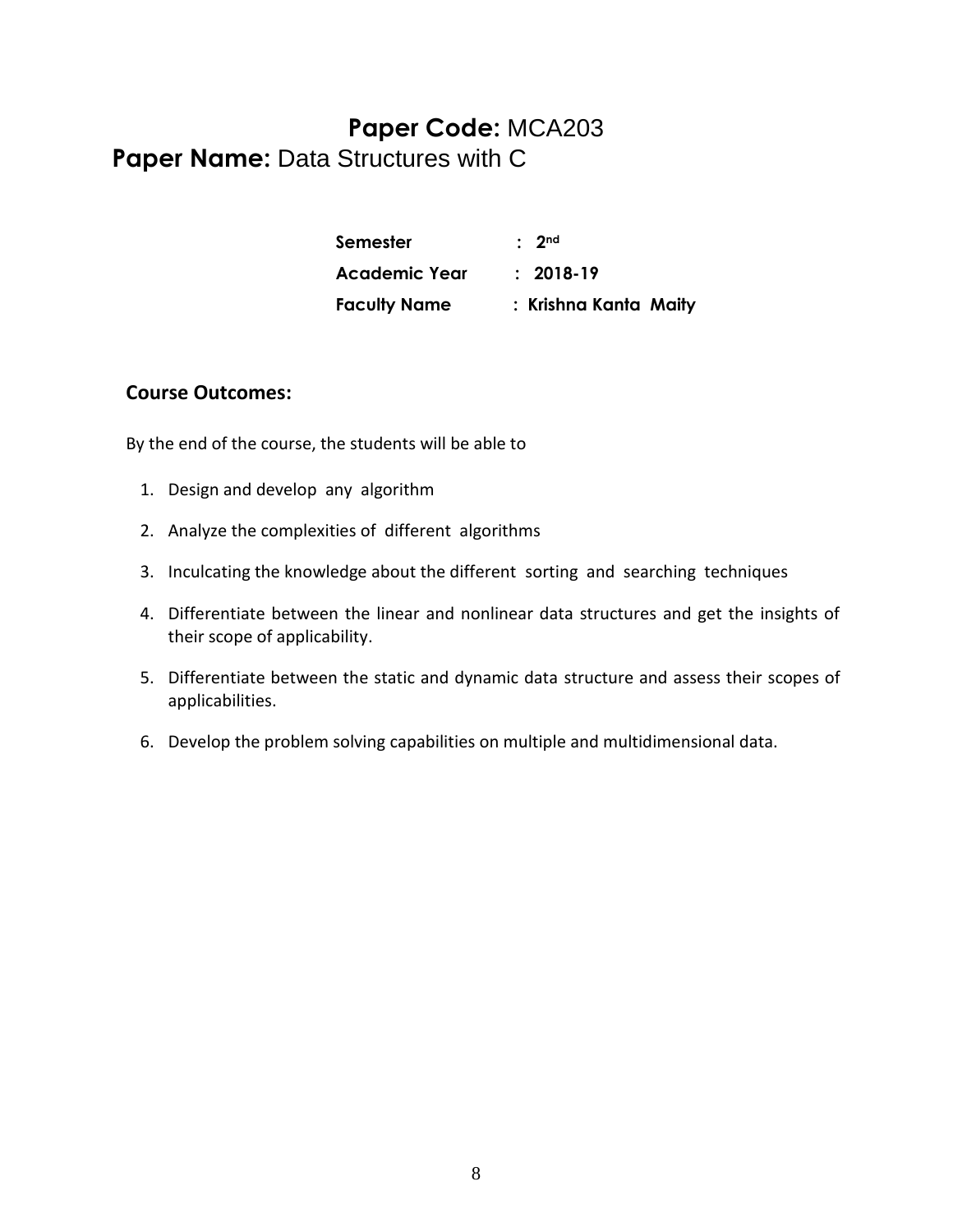### **Paper Code:** MCA204 **Paper Name:** Data Base Management System I

| <b>Semester</b>     | $\cdot$ 2nd   |
|---------------------|---------------|
| Academic Year       | $: 2018-19$   |
| <b>Faculty Name</b> | : Surajit dan |

#### **Course Outcomes:**

- 1. Design the database of any organization.
- 2. Manage the big database by applying the concept of normalization.
- 3. Apply the transaction policies on to the database.
- 4. Inspect the defects and conflicts in the database.
- 5. Handle the backup and recovery management of the database.
- 6. Design the database models.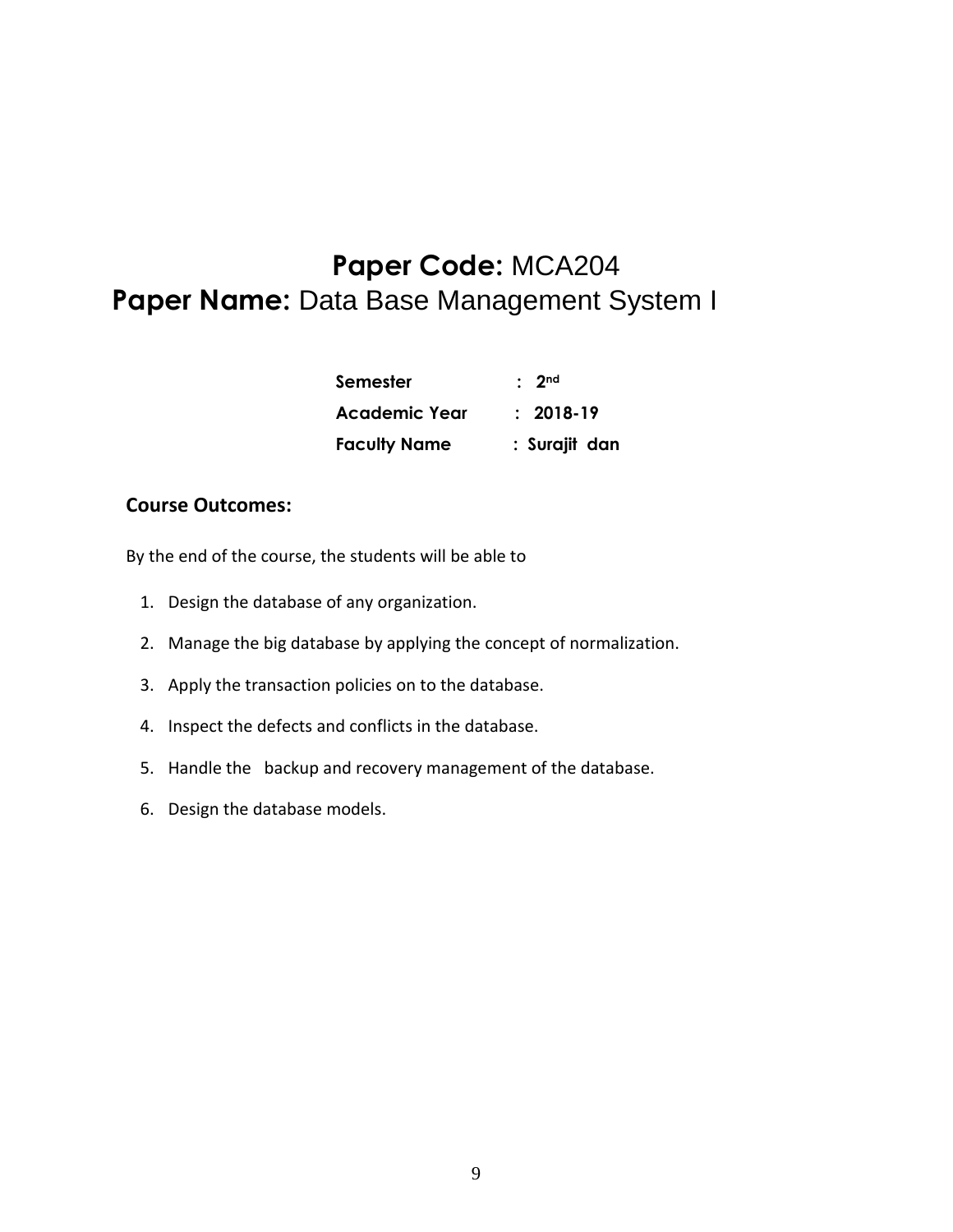### **Paper Code:** MCA205 **Paper Name:** Object-Oriented Programming With C++

| <b>Semester</b>      | $\cdot$ 2nd      |
|----------------------|------------------|
| <b>Academic Year</b> | $: 2018-19$      |
| <b>Faculty Name</b>  | : Arnab Majumder |

#### **Course Outcomes:**

- 1. Differentiate between the object oriented paradigms from the non-object oriented paradigm.
- 2. Design object oriented program model
- 3. Define the class and object structure.
- 4. Apply the concept of object security using data hiding concept.
- 5. Implement the concept of file handling to cope up with the large number of records.
- 6. Implement the imposing of different levels of authentication to the files.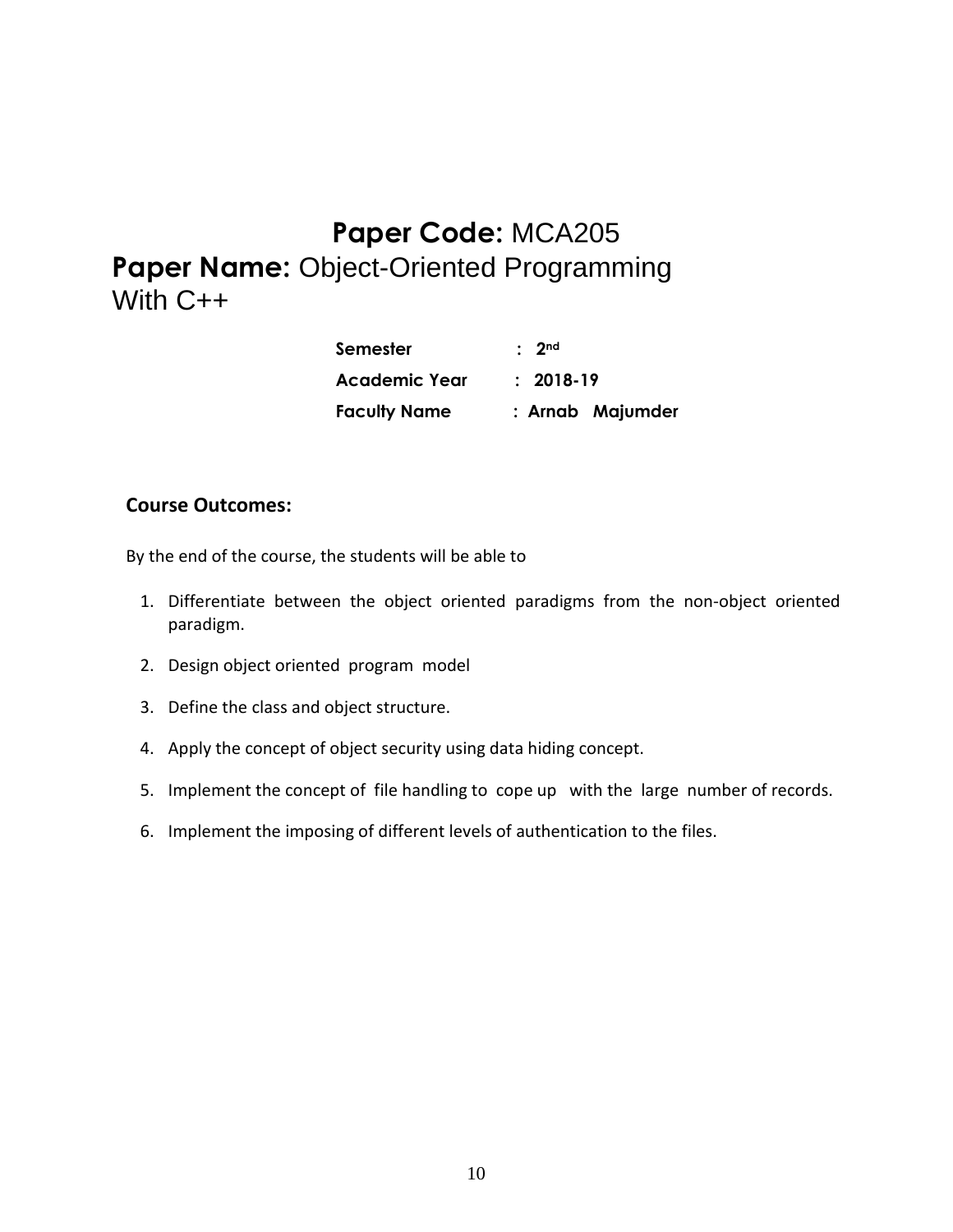# **Paper Code:** MCA301 **Paper Name:** Operating Systems and Systems **Software**

| Semester            | : 3 <sup>rd</sup> |
|---------------------|-------------------|
| Academic Year       | $: 2018-19$       |
| <b>Faculty Name</b> | : Mainak Sarkar   |

#### **Course Outcomes:**

- 1. See the details of the working of OS
- 2. Comprehend the different management activities of OS
- 3. Configure and install the OS.
- 4. Configure security to the OS level of the system.
- 5. Implement the concept of parallel processing concept.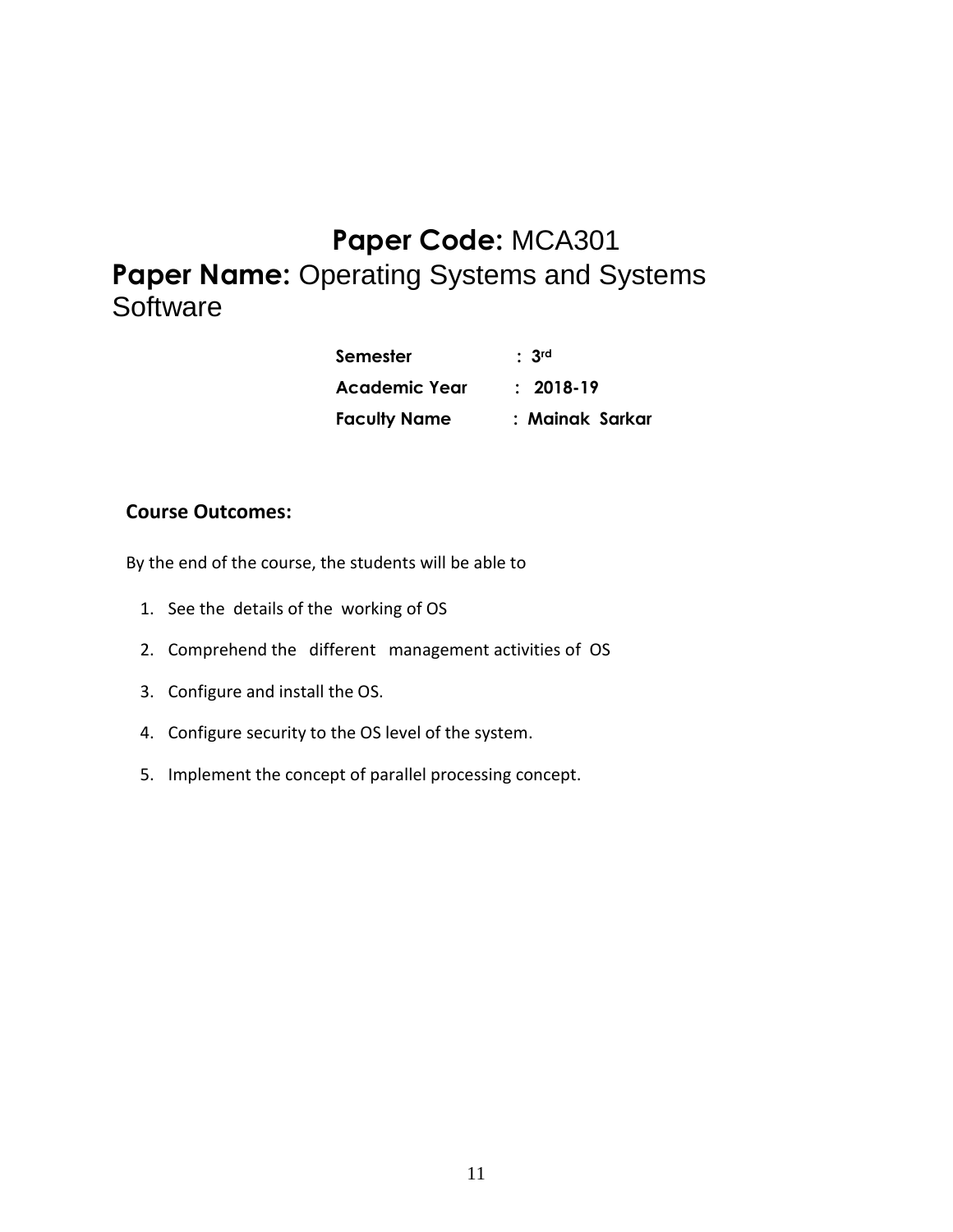### **Paper Code:** MCA302 **Paper Name:** Unix and Shell Programming

| <b>Semester</b>     | : 3 <sup>rd</sup> |
|---------------------|-------------------|
| Academic Year       | $: 2018-19$       |
| <b>Faculty Name</b> | : Arnab Majumder  |

#### **Course Outcomes:**

- 1. Install and configure the UNIX.
- 2. Execute the general purpose utility commands
- 3. Implement different authentication to the file levels.
- 4. Configure security to the OS level of the system.
- 5. Implement the concept of networking concept in Unix.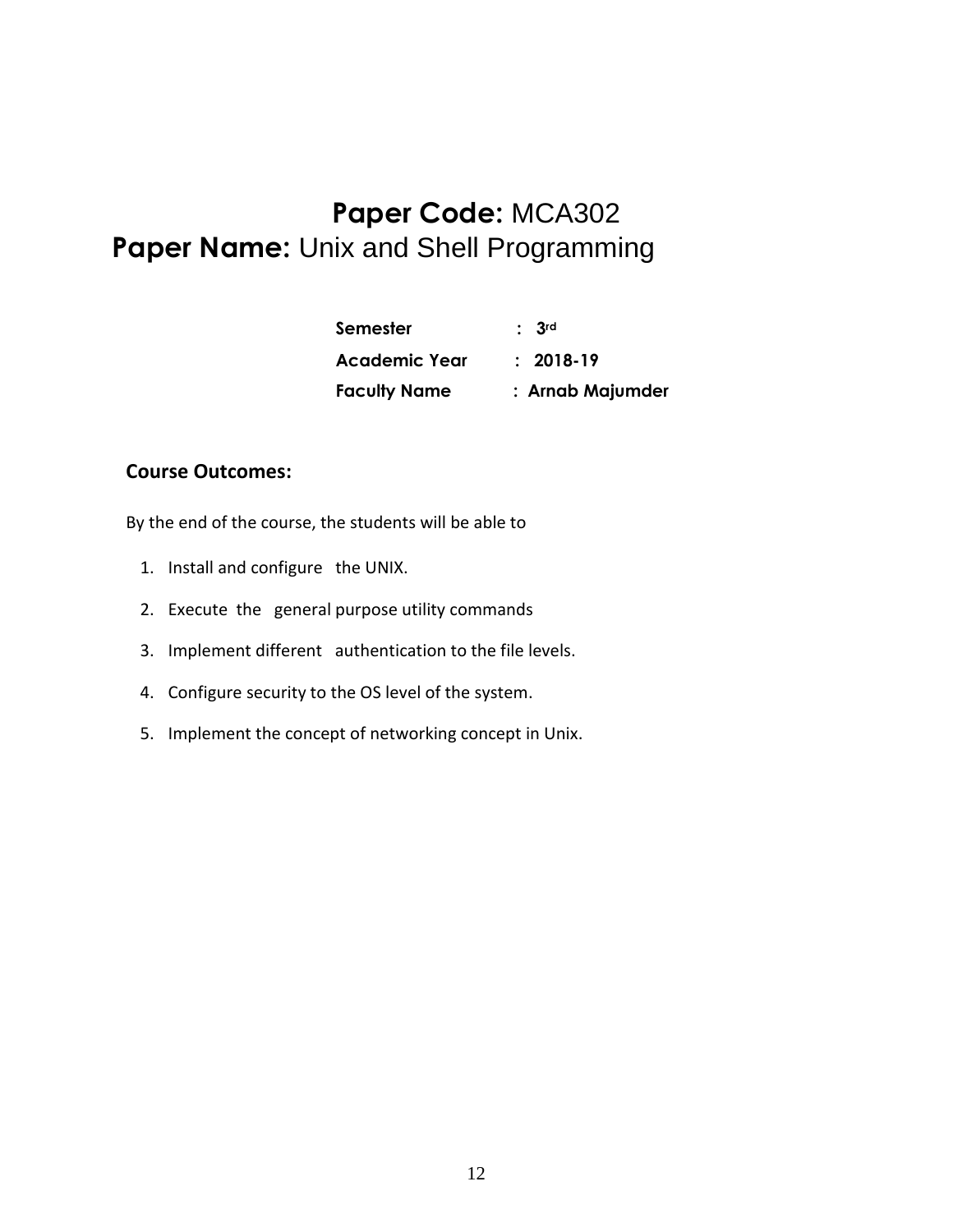### **Paper Code:** MCA303

### **Paper Name:** Intelligent system

| Semester             | $\cdot$ 3rd        |
|----------------------|--------------------|
| <b>Academic Year</b> | $: 2018-19$        |
| <b>Faculty Name</b>  | : Gunjan Mukherjee |

#### **Course Outcomes:**

- 1. Implement different search algorithm to the common application.
- 2. Inculcate the decision making intelligence to any existing application
- 3. Differentiate between the different learning algorithms
- 4. Implement different AI based algorithms using the logic programing languages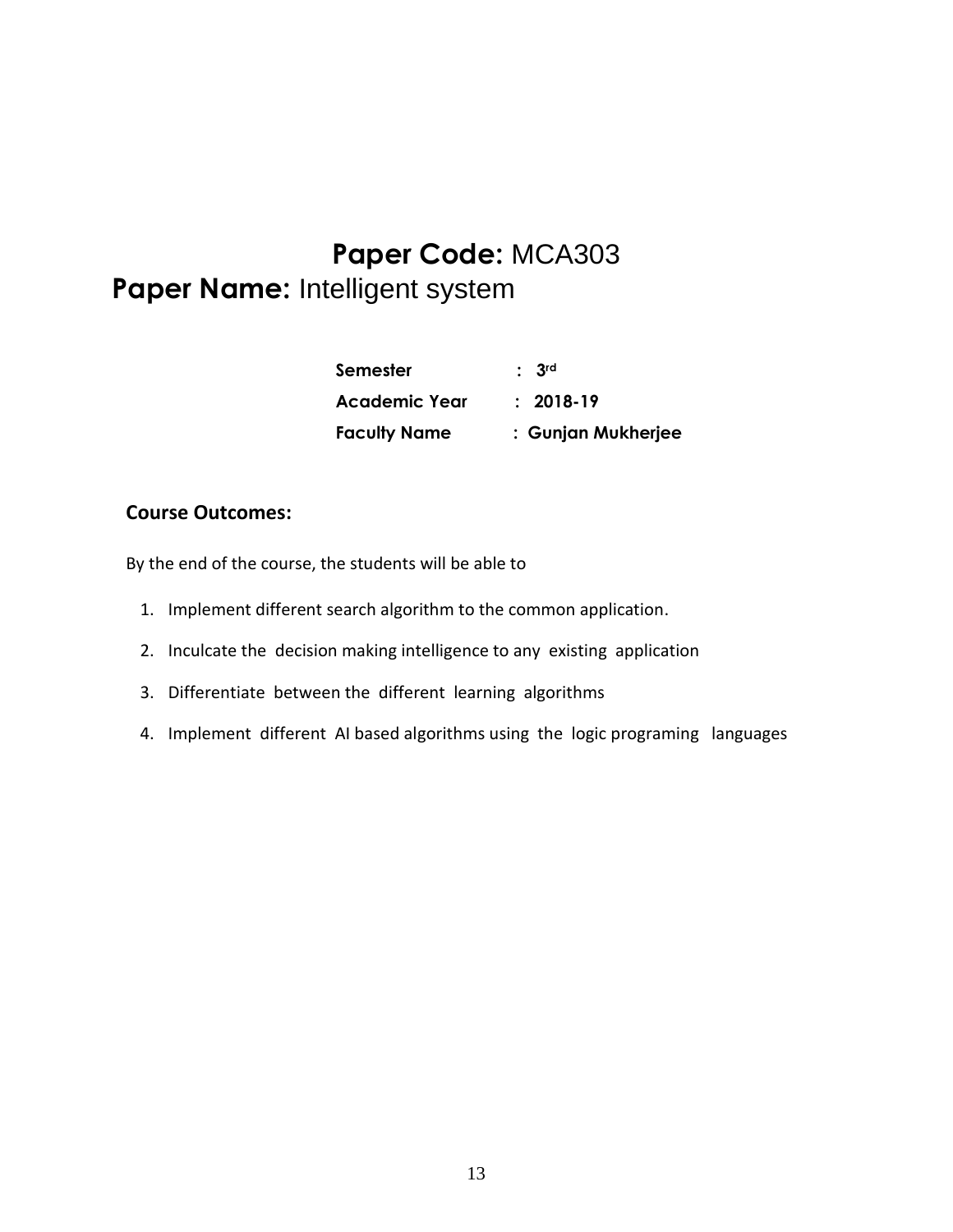# **Paper Code:** MM301

**Paper Name:** Statistics and Numerical **Techniques** 

| <b>Semester</b>      | : 3 <sup>rd</sup>           |
|----------------------|-----------------------------|
| <b>Academic Year</b> | $: 2018-19$                 |
| <b>Faculty Name</b>  | : Dr. Aurobindo chakraborty |

#### **Course Outcomes:**

- 1. Calculate and estimate error in the complex computation
- 2. Implement the interpolation and extrapolations on some statistical datasets.
- 3. Solve different linear and nonlinear equations.
- 4. Solve the different differential equations
- 5. Analyze different series by using the statistical approach.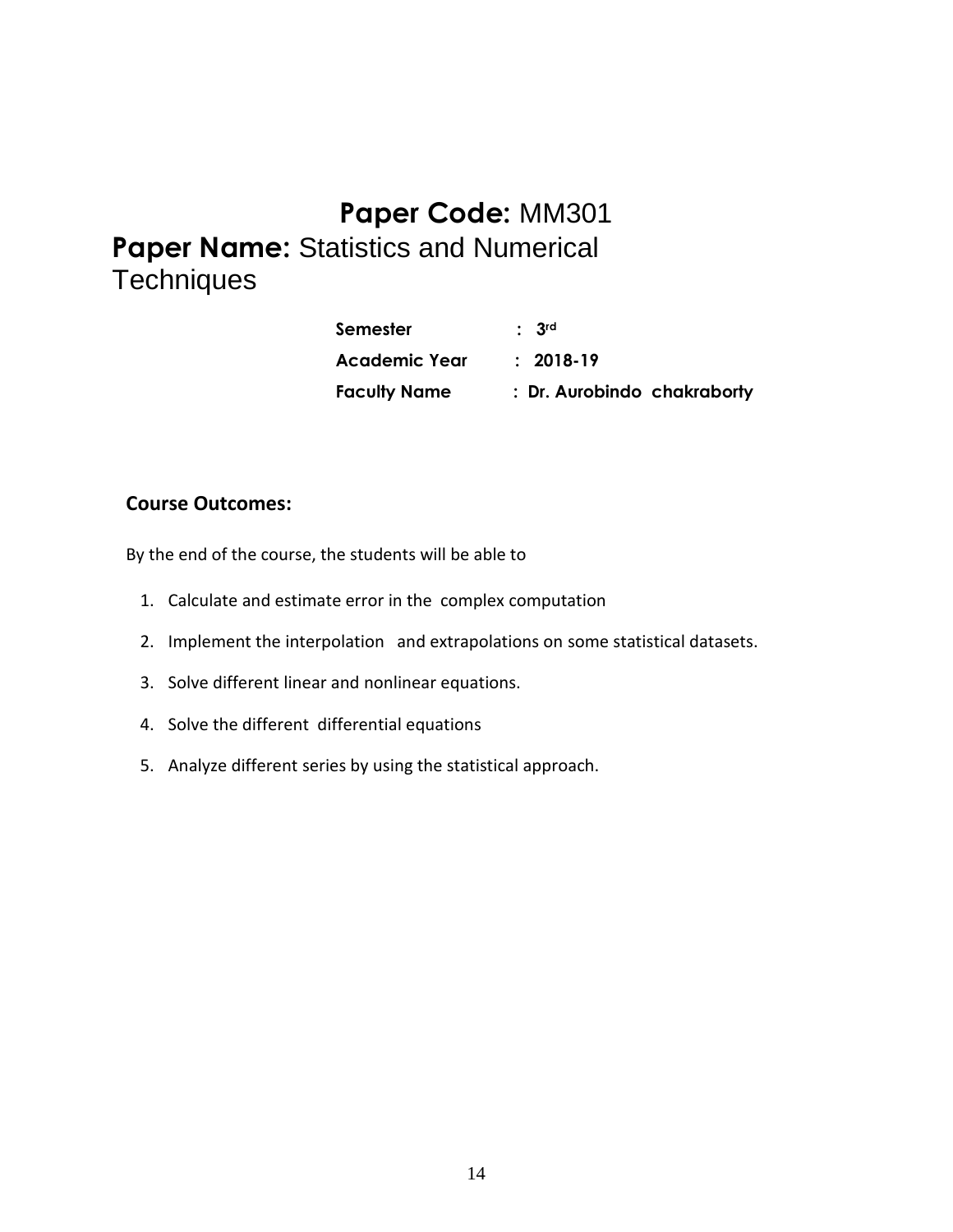### **Paper Code:** MBA301 **Paper Name:** Business Management

| Semester             | : 3 <sup>rd</sup>   |
|----------------------|---------------------|
| <b>Academic Year</b> | $: 2018-19$         |
| <b>Faculty Name</b>  | : Dr. Moumita Ghosh |

#### **Course Outcomes:**

- 1) Explain Basics of management; Planning, scheduling, organising, staffing, directing, controlling Managerial economics and financial management, productivity management.
- 2) Explain Human resource development and management, selection, training and role of IT.
- 3) Describe Introduction to management control systems: goals, strategies; Performance measures in detail.
- 4) Describe in detail, Strategy: firm and its environment, strategies and resources, industry structure and analysis, corporate strategies and its evaluation, strategies for growth and diversification, strategic planning.
- 5) Site Case Studies in Indian Context.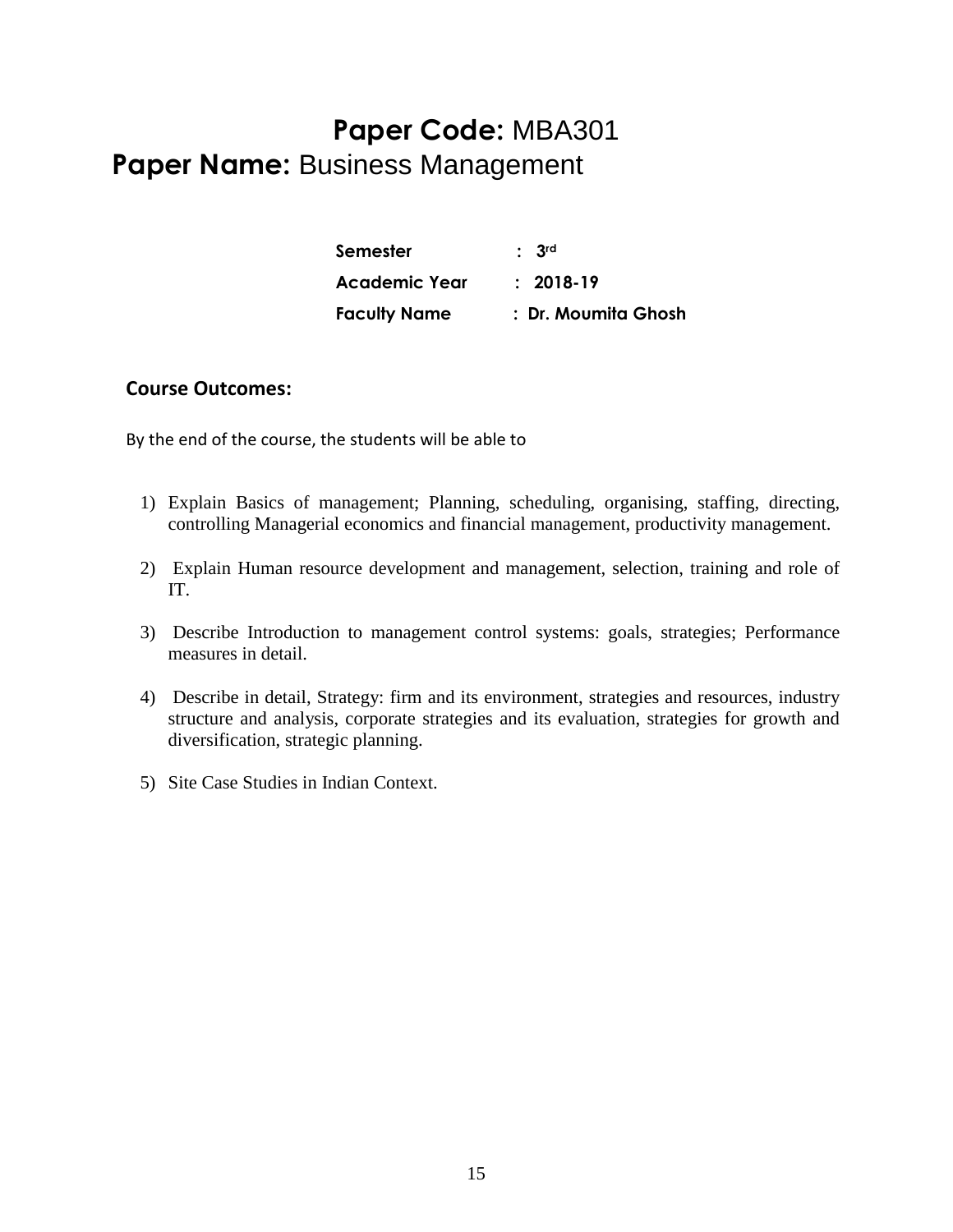### **Paper Code:** MBA302 **Paper Name:** Management Accounting

| Semester            | $\cdot$ 3rd    |
|---------------------|----------------|
| Academic Year       | $: 2018-19$    |
| <b>Faculty Name</b> | : Sanjib Maity |

#### **Course Outcomes:**

- 1. Analyze the financial statements
- 2. Estimate the cost volume profit relationship.
- 3. Calculate the financial budget
- 4. Execute different financial computer packages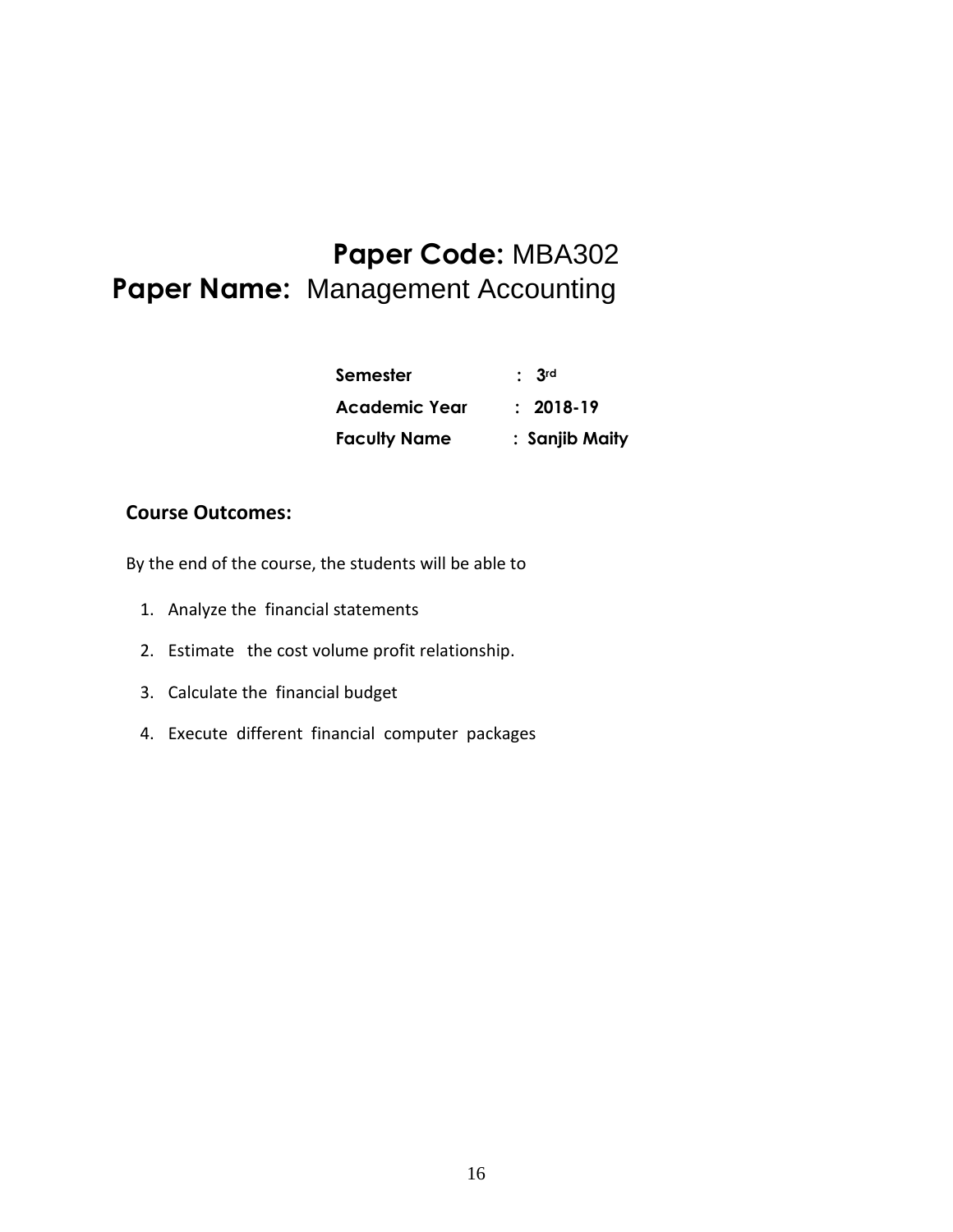### **Paper Code:** MCA401

Paper Name: Software Engineering & TQM

| Semester            | : 4 <sup>th</sup> |
|---------------------|-------------------|
| Academic Year       | $: 2018-19$       |
| <b>Faculty Name</b> | : Mainak Sarkar   |

#### **Course Outcomes:**

- 1. Define software lifecycle
- 2. Define different software models.
- 3. Estimate the cost of any software
- 4. Assure the qualities of different software products.
- 5. Apply different test cases to the different software application products.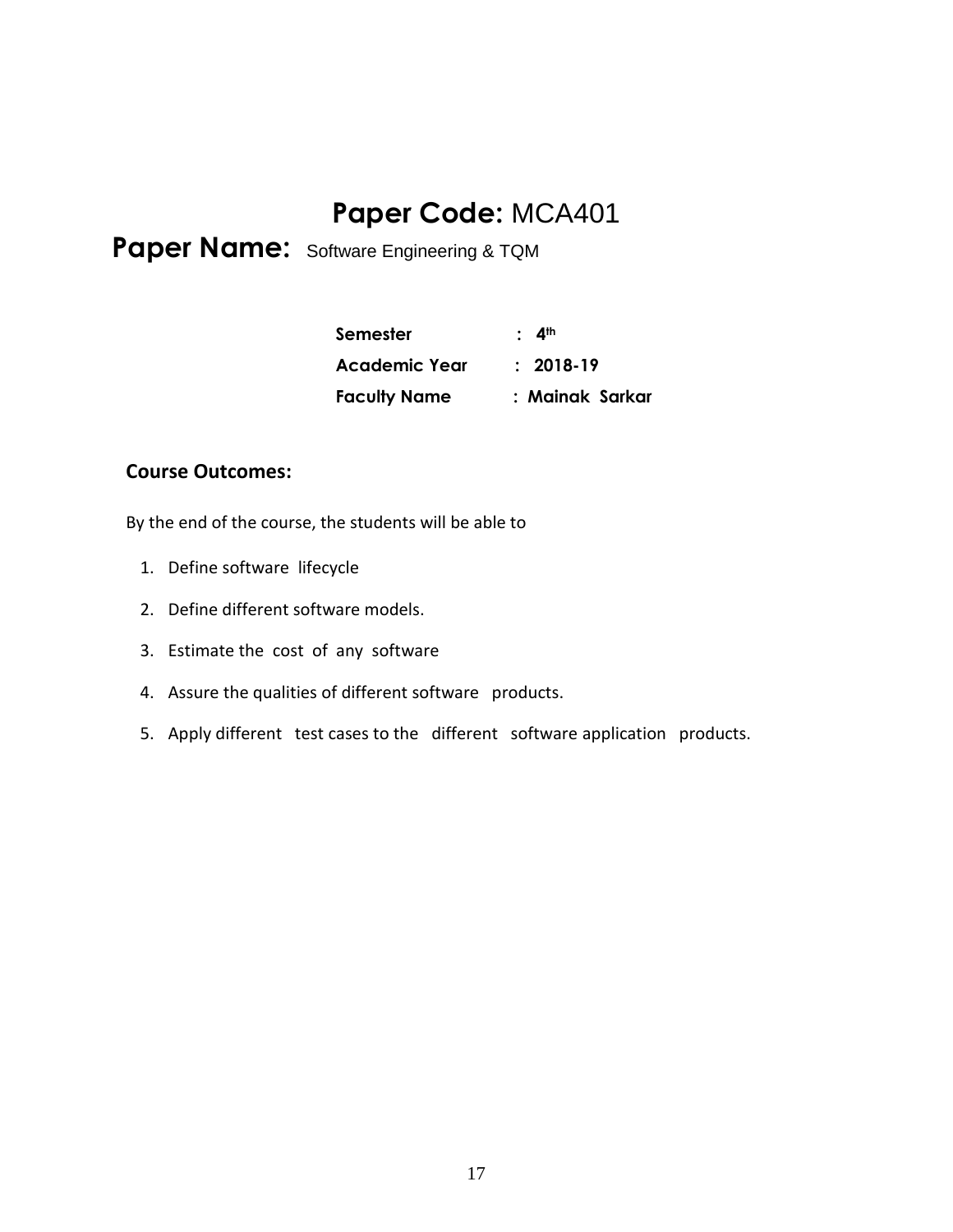## **Paper Code:** MCA402 **Paper Name:** Graphics and multimedia

| Semester            | $\cdot$ 4 <sup>th</sup> |
|---------------------|-------------------------|
| Academic Year       | $: 2018-19$             |
| <b>Faculty Name</b> | : Gunjan Mukherjee      |

#### **Course Outcomes:**

- 1. Apply the raster and vector graphics
- 2. Apply the transformation of different graphic models both in the two dimensional and three dimensional.
- 3. Apply the concept of clipping algorithms to different real life graphical models.
- 4. Apply different rendering techniques.
- 5. Design the different multimedia applications using different design methodologies.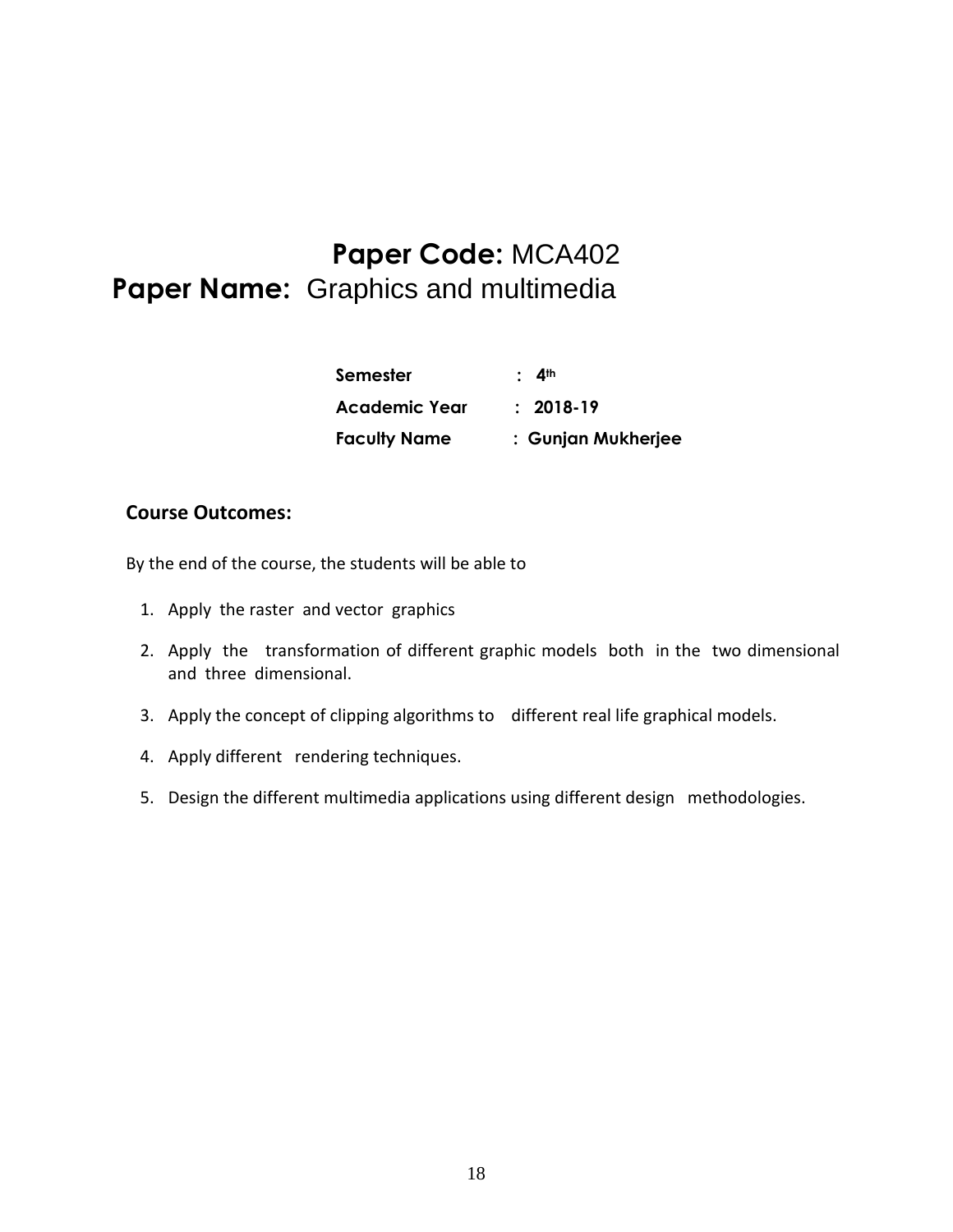### **Paper Code:** MCA403 **Paper Name:** Data Base Management System II

| <b>Semester</b>      | $\cdot$ 4 <sup>th</sup> |
|----------------------|-------------------------|
| <b>Academic Year</b> | $: 2018-19$             |
| <b>Faculty Name</b>  | Krishna Kanta Maity     |

#### **Course Outcomes:**

- 1. Apply the higher order normalizations to different database
- 2. Apply different database securities and various locking mechanisms with proper concurrency controls.
- 3. Implement the distributed database concept to the development of real life database models.
- 4. Design the good transaction strategies in DBMS .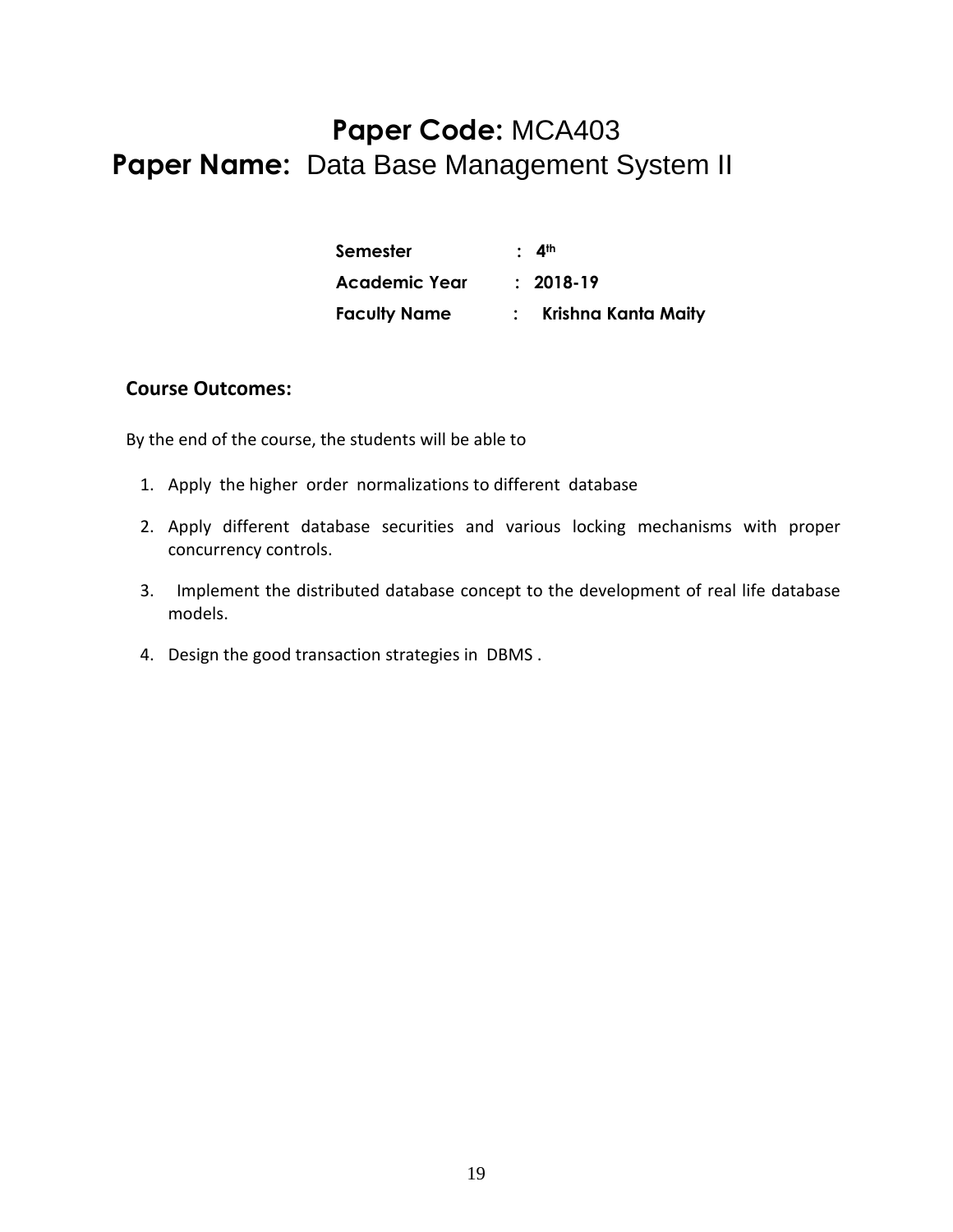### **Paper Code:** MM401 **Paper Name:** Operation Research & Optimisation Techniques

| Semester             | $\cdot$ 4 <sup>th</sup> |
|----------------------|-------------------------|
| <b>Academic Year</b> | $: 2018-19$             |
| <b>Faculty Name</b>  | : Surajit Dan           |

#### **Course Outcomes:**

- 1. Apply the concept of shortest path techniques to different real life problems.
- 2. Handle the problems related to the dynamic problems.
- 3. Apply the concepts to the inventory controls.
- 4. Analyze the Basic structure of the queuing theory
- 5. Apply the algebraic methods and graphical methods to the game playing problems.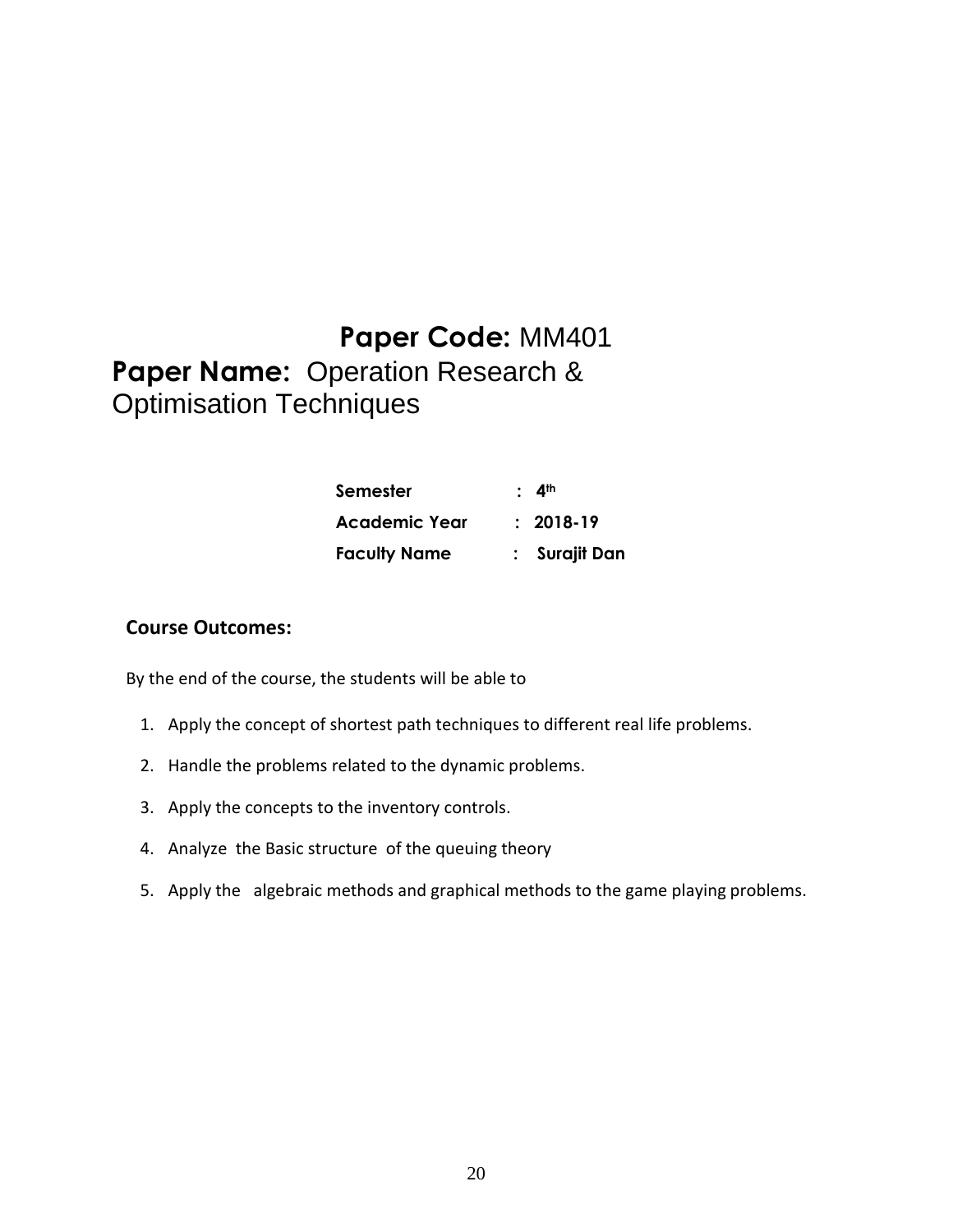# **Paper Code: HU40**1 **Paper Name:** Environment and Ecology

| Semester            | $\cdot$ 4 <sup>th</sup>  |
|---------------------|--------------------------|
| Academic Year       | $: 2018-19$              |
| <b>Faculty Name</b> | : Dr Rajdeep Chakraborty |

#### **Course Outcomes:**

- 1. Comprehend the basic essence of ecology.
- 2. Comprehend and control factors causing air pollutions.
- 3. Comprehend and control factors causing water pollutions.
- 4. Comprehend and control factors causing land pollutions.
- 5. Comprehend and control factors causing noise pollutions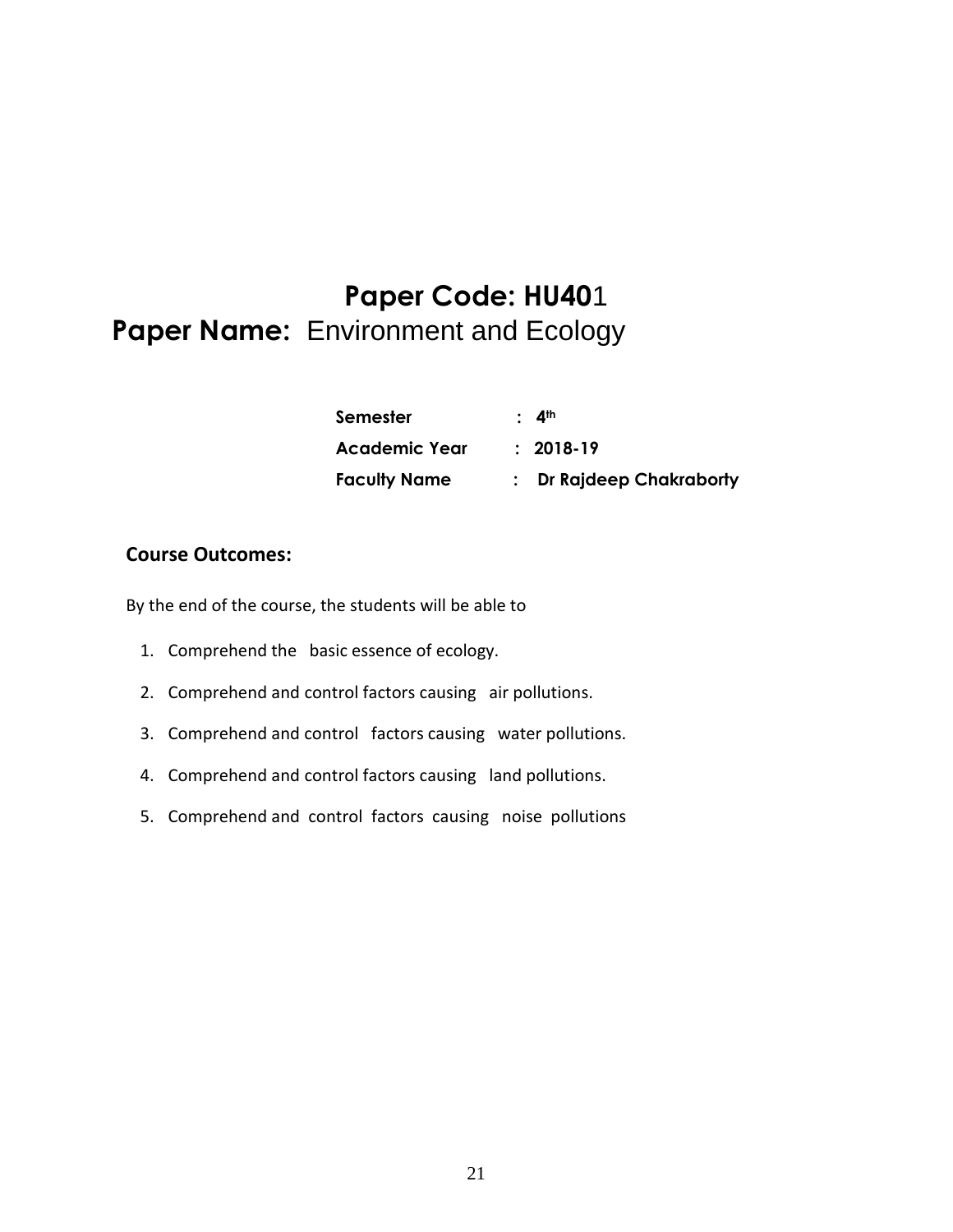### **Paper Code: MCAE502A Paper Name:** System Administration and Linux

| Semester             | : 5 <sup>th</sup> |
|----------------------|-------------------|
| <b>Academic Year</b> | $: 2018-19$       |
| <b>Faculty Name</b>  | : Arnab Majumder  |

#### **Course Outcomes:**

- 1. Configure the network management.
- 2. Comprehend data management in Linux .
- 3. Apply the tool command language.
- 4. Implement and configure the essential administrative tools.
- 5. Implement the security concept to the Linux systems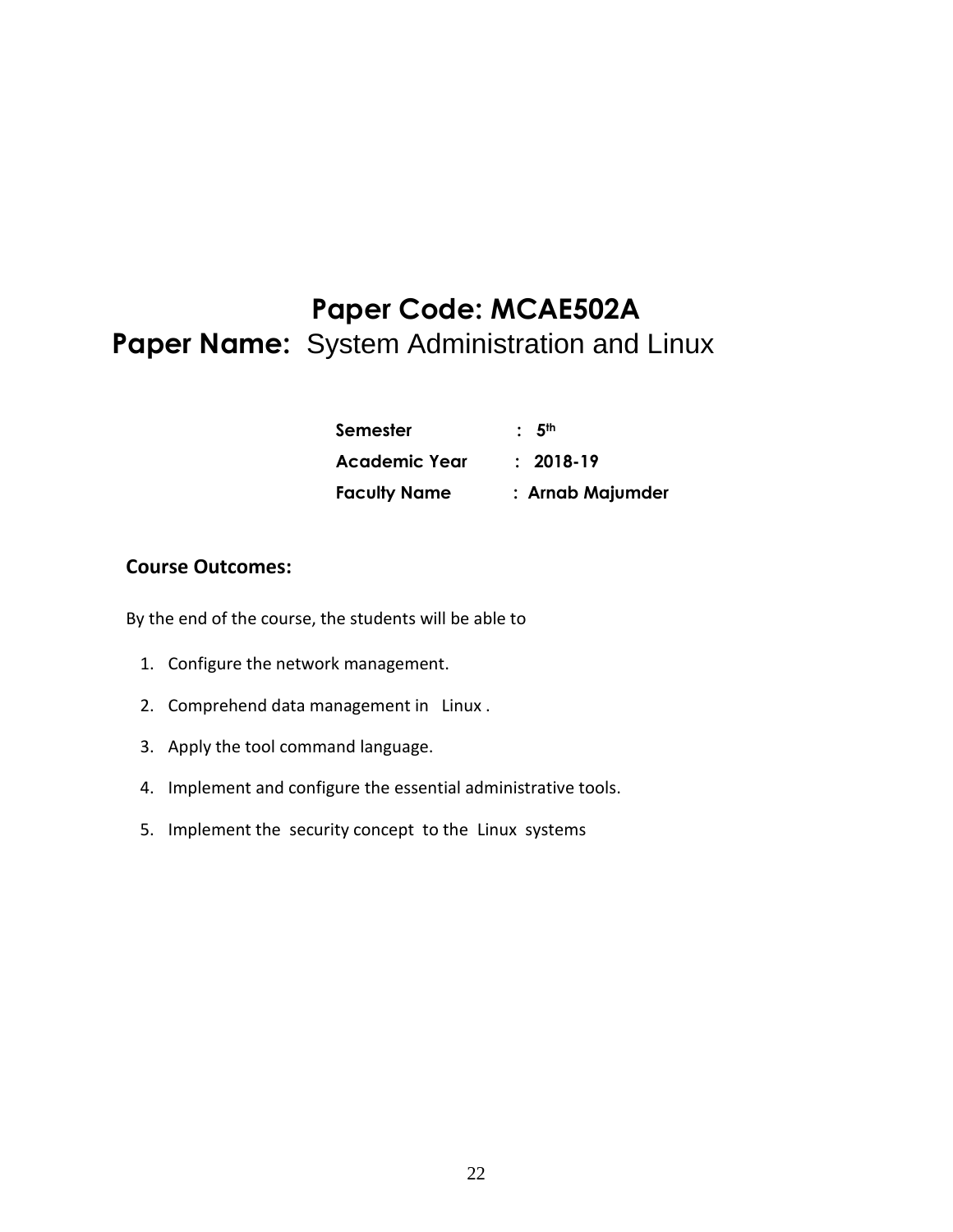# **Paper Code: MCAE503B Paper Name:** Object Oriented Programming with Java

| <b>Semester</b>      | : 5 <sup>th</sup>  |
|----------------------|--------------------|
| <b>Academic Year</b> | $: 2018-19$        |
| <b>Faculty Name</b>  | : Gunjan Mukherjee |

#### **Course Outcomes:**

- 1. Comprehend the basic structures of object oriented paradigm.
- 2. Implement the java program to the real life application development.
- 3. Apply the concept of thread techniques to design and implement the concept of the operating systems .
- 4. Apply java based windows programming concept to design and develop different desktop application.
- 5. Differentiate the java language from other non-object oriented paradigms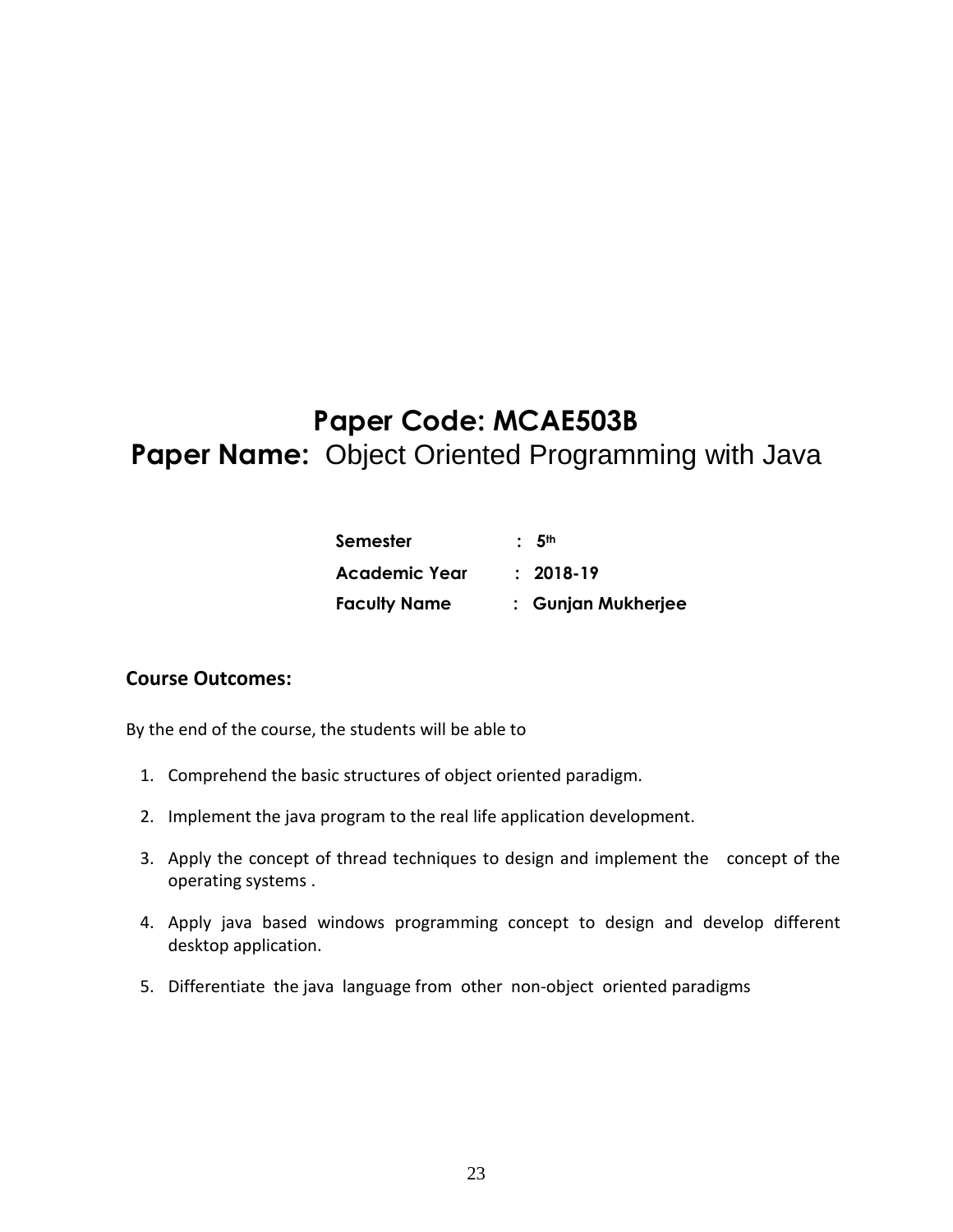### **Paper Code: MCAE504B Paper Name:** E-Commerce

| Semester            | : 5 <sup>th</sup> |  |
|---------------------|-------------------|--|
| Academic Year       | $: 2018-19$       |  |
| <b>Faculty Name</b> | : Surajit Dan     |  |

#### **Course Outcomes:**

- 1. Apply the electronic commerce process and allied theories.
- 2. Conceptualize the basic principles of supply chain managements.
- 3. Apply the strategies of marketing an d the business processes. .
- 4. Apply the concepts of business process reengineering concepts.
- 5. Comprehends different protocols for communication and international trading networks.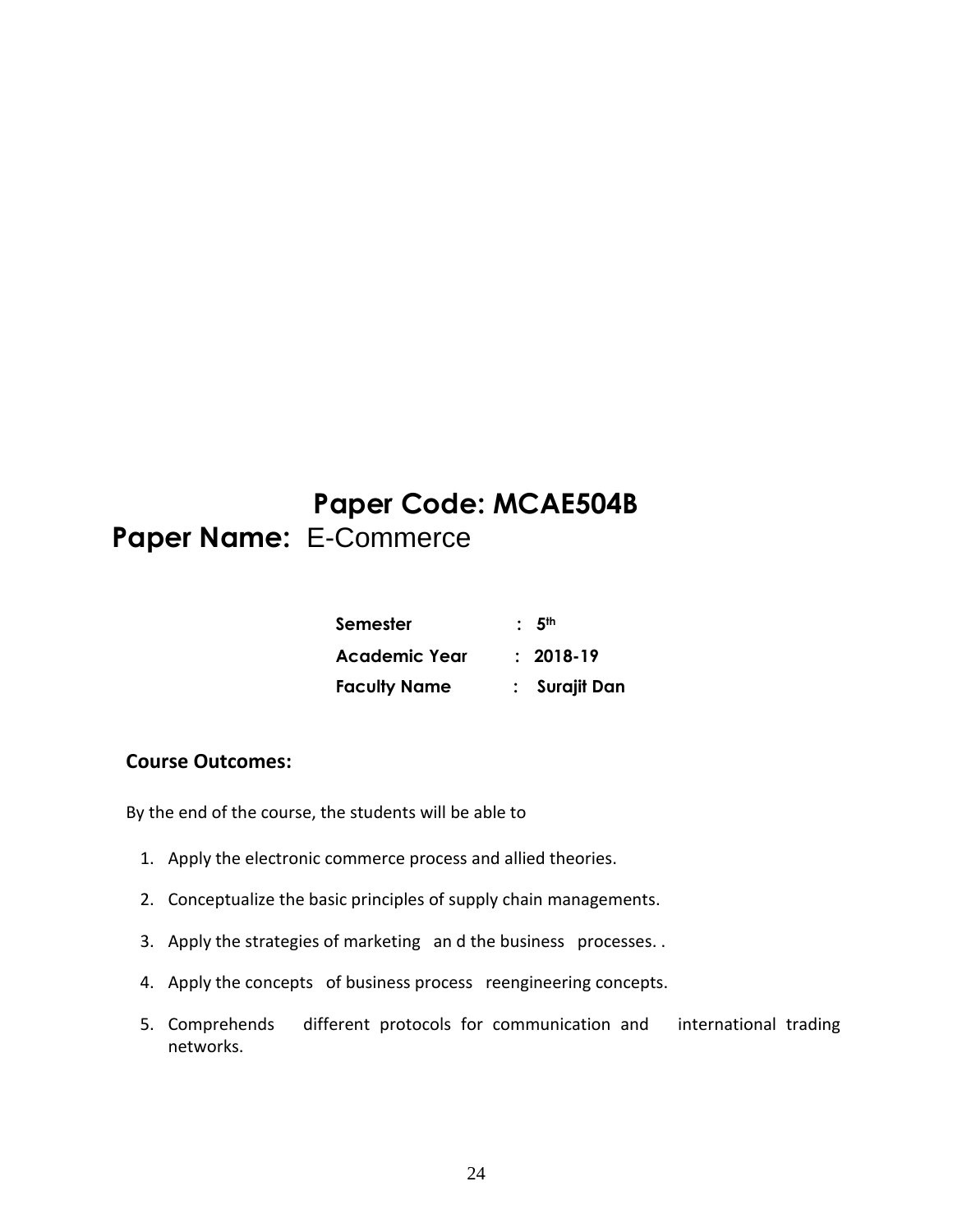### **Paper Code: MCAE501A Paper Name:** Distributed database management

| <b>Semester</b>     | : 5 <sup>th</sup>     |
|---------------------|-----------------------|
| Academic Year       | $: 2018-19$           |
| <b>Faculty Name</b> | : Krishna Kanta Maity |

#### **Course Outcomes:**

- 1. Design the Distributed database management concept with proper transparencies.
- 2. Implement the distributed dead locks using different protocols.
- 3. Carry out the distributed transactions using different networking protocols.
- 4. Implement the distributed administrations to the federated database systems.
- 5. Implement the client server database systems with integration of the requisite features.